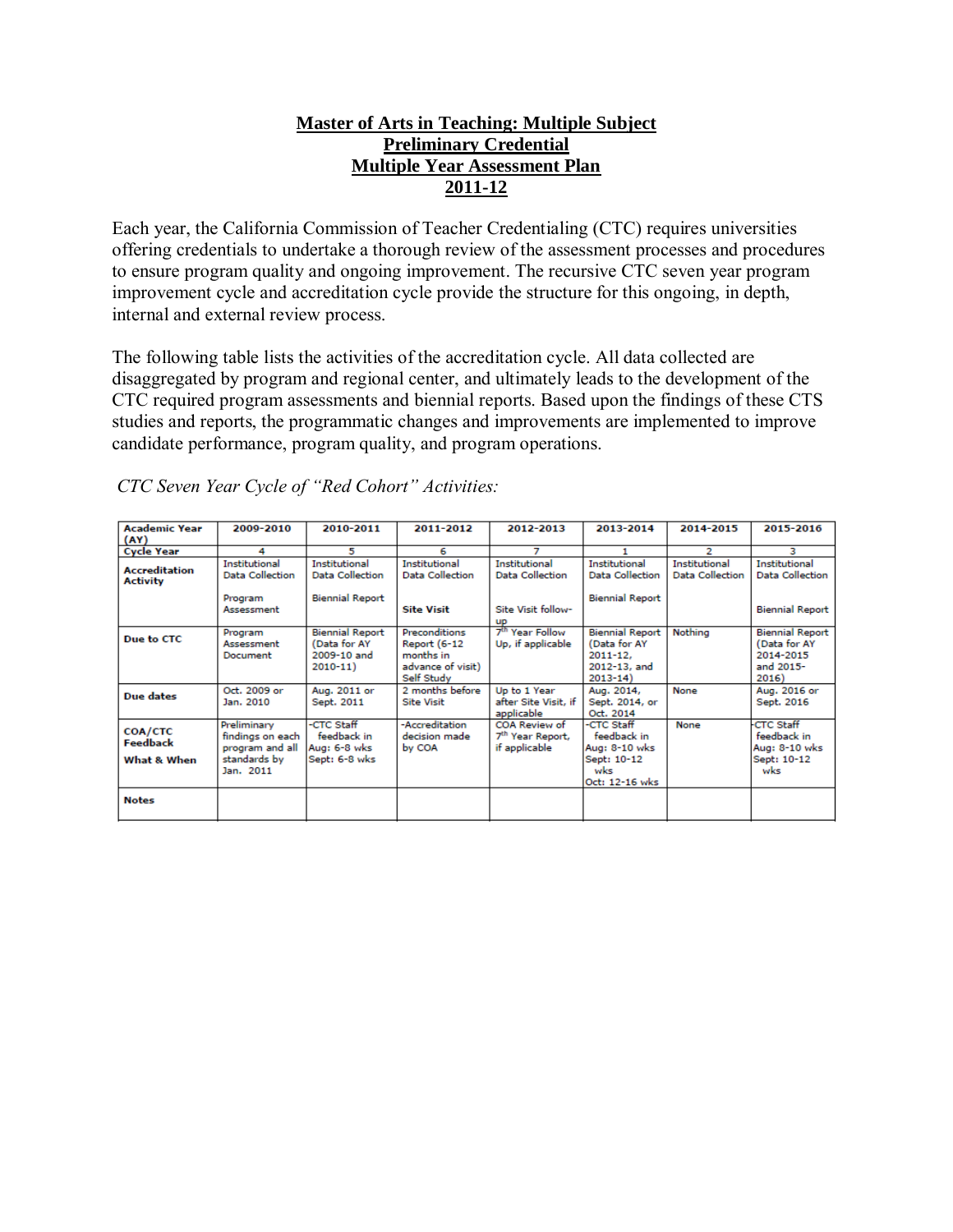### *CTC Accreditation Cycle*



### **Methods of Assessment and Criteria for Success**

Currently, assessment data is collected through internal and external sources. Focus groups representing staff, faculty, clinical supervisors, and advisory councils have worked together to discern a set of balanced assessment measures. They are listed below. All candidates are expected to be at the "proficient level of performance with a score of "3" or above in each rubric criteria. The assessments are listed below.

### *1. California Teacher Performance Assessments*

The [California Teaching Performance Assessment \(CalTPA\)](https://portal.pointloma.edu/web/education/home/-/wiki/Main/Glossary) is an [assessment](https://portal.pointloma.edu/web/education/home/-/wiki/Main/Glossary) of an initial candidate's ability to demonstrate competency of the [Teaching Performance](https://portal.pointloma.edu/web/education/home/-/wiki/Main/TPES)  [Expectations \(TPEs\).](https://portal.pointloma.edu/web/education/home/-/wiki/Main/TPES) CalTPA is required of Multiple Subject and Single Subject candidates. However, the unit has also required TPA's of the Special Education candidates. The CalTPA provides a series of four performance tasks that candidates complete during their professional preparation program. The results of the candidates' knowledge and performance during the various tasks of the CalTPA can help provide formative assessment information to candidates for improving the quality of their teaching, and assists candidates to focus on those aspects of teaching in which they may need further development or support. The CalTPA must be successfully completed as one of the requirements for earning a California preliminary teaching credential from any institution in California.

### *2. Coursework Assessments (2008)*

Using TaskStream as the primary data storage system, the program collects key assessments known as signature assignments to gauge candidates' progress throughout their course of study and ensure CTC program standards are met. Each signature assignment is evaluated using a supporting rubric. Annually, (end of each academic year), collected data is disaggregated by regional center and analyzed with results informing areas for program improvement. Rubrics may be found in the appendix.

**Signature Assignment:** In EDU600, Foundations of Education and Learning Theory,  $\bullet$ candidates are provided an overview of the laws sand principles regarding the roles and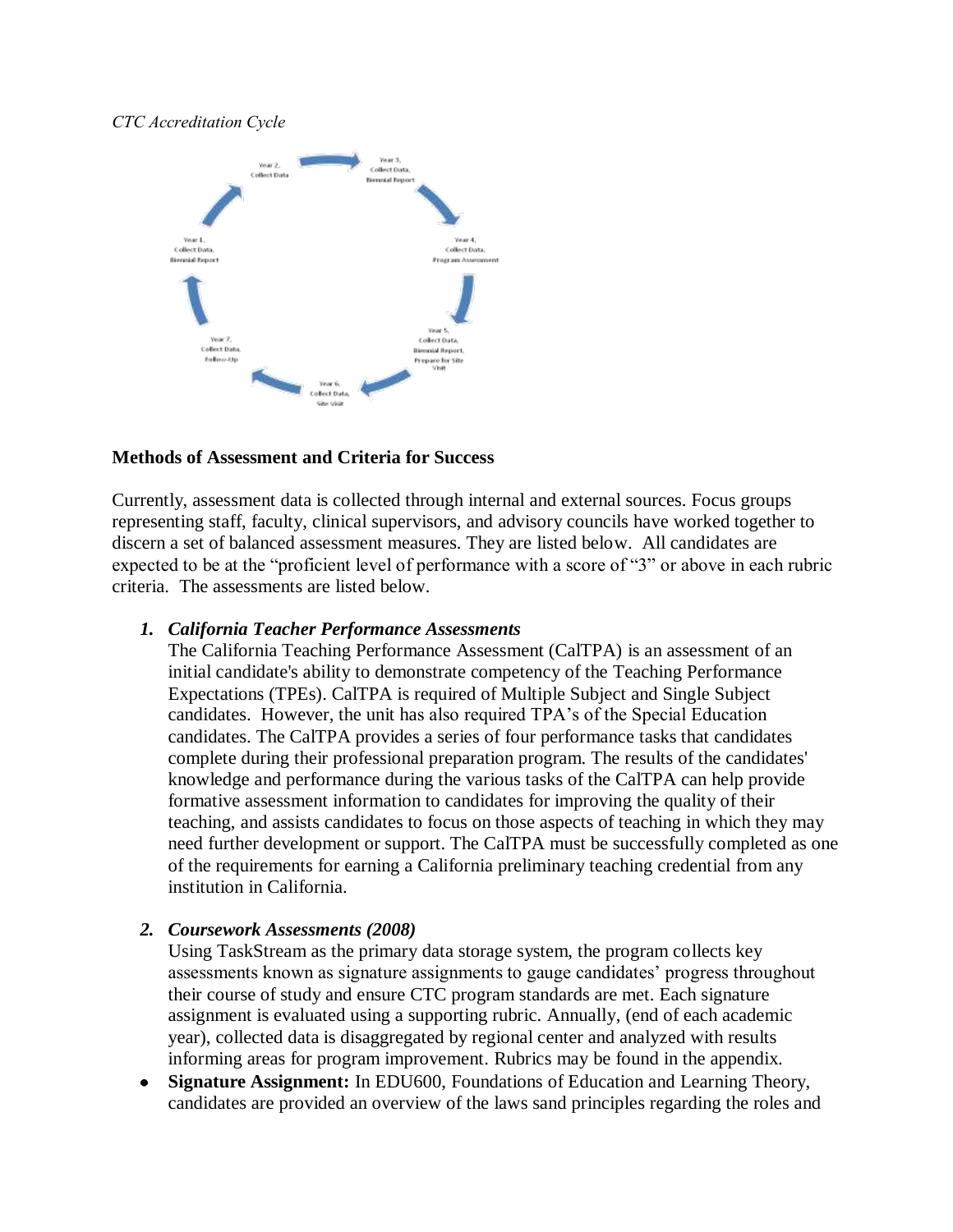functions of education as well as an overview of the major concepts, theories, and research related to the cognitive, linguistic, social, emotional and physical development of children and adolescents. Effective instructional **s**trategies that ensure active and equitable participation of all learners, as well as modifications for diverse learners with exceptionalities, are observed through fieldwork experience.

- **Signature Assignment:** In EDU610, Methods of Teaching Reading and Writing, Multiple Subject and all Special Education candidates demonstrate an understanding of how to incorporate the California Reading Language Arts Content Standards for grades 1-6 and the English Language Development Standard. Candidates complete a case study assignment that helps them reflect on how to meet individual students' needs. A fieldwork component is included.
- **Signature Assignment:** In EDU611, Interdisciplinary Approaches to Teaching in Content Areas, Multiple Subject candidates develop an integrated unit of study based on content standards woven with content knowledge and differentiated strategies for student learning to include technology-based instruction.

# *3. Dispositions Assessments (2010)*

Dispositions of candidates in the Single Subject MAT Program are assessed throughout their program of study in a series of phases with the opportunities for a struggling candidate to be provided coaching through an Improvement Plan:

### PHASE I

1. The "introductory course" introduces and defines the 8 dispositions with their class (EDU 600 – Foundations of Education and Learning Theory).

- 2. Students self-assess on weeks 1 and 8.
- 3. Professor of "introductory course" assesses every student at end of course.

\*If the professor or candidate has a dispositional concern at this point, it is noted in the candidate's file but no recommendation for an Improvement Plan is made due to the lack of significant data.

# PHASE II

4. Professors of every subsequent course continue to teach and refer to the dispositions, especially applying them to the course content. (EVERY COURSE)

5. In each of the following courses, candidates self assess at the END of the course: EDU 612, EDU 621, EDU 654. Professor confirms or gives evidence of why they cannot confirm the ratings in any category.

6. Student receives data of ratings so far during Advancement Interview (Advancement Interview Scheduler to provide to interviewers.)

\*At any point in this phase a candidate could be recommended to the Improvement Plan process.

# PHASE III

7. Final disposition ratings include practitioners in the field at the end of the MAT program during Clinical Practice I and II. Candidates, Seminar instructors, Supervising Faculty and Cooperating Teachers (or equivalent by program) all submit separate disposition ratings.

8. Candidates submit first to the Seminar instructor, and after inputting their own ratings, releases it back for a second score from the Supervising Faculty.

9. Cooperating Teachers give their dispositional ratings on paper.